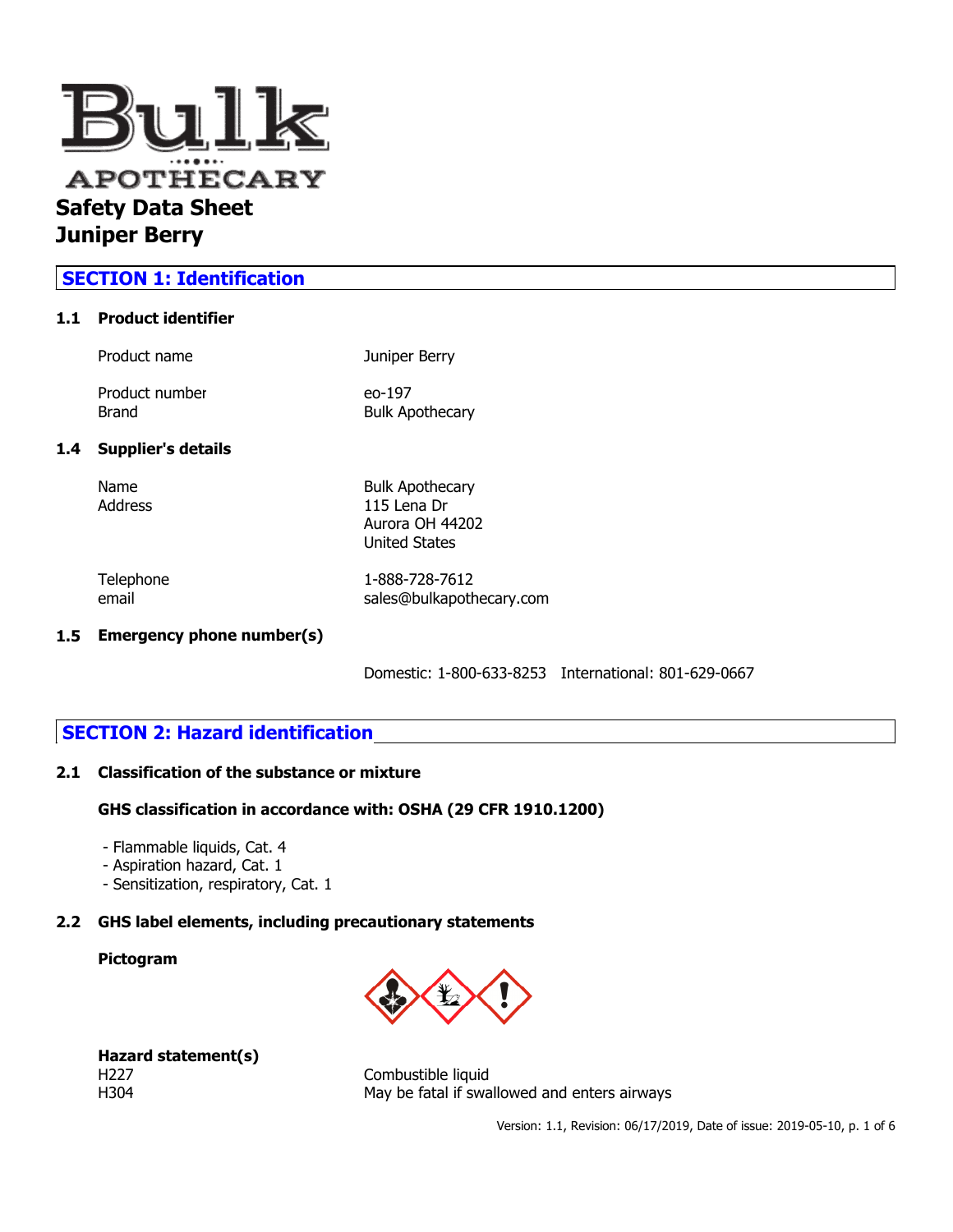| H334      | May cause allergy or asthma symptoms or breathing difficulties if inhaled                                                                                                                                              |
|-----------|------------------------------------------------------------------------------------------------------------------------------------------------------------------------------------------------------------------------|
| H410      | Very toxic to aquatic life with long lasting effects                                                                                                                                                                   |
|           |                                                                                                                                                                                                                        |
|           | Keep away from heat/sparks/open flames/hot surfaces. No smoking.                                                                                                                                                       |
|           | Wear protective gloves/eye protection/face protection/protective clothing.                                                                                                                                             |
|           | In case of fire: Use  to extinguish.                                                                                                                                                                                   |
|           |                                                                                                                                                                                                                        |
|           | Store in a well-ventilated place. Keep cool.                                                                                                                                                                           |
|           | Dispose of contents/container to                                                                                                                                                                                       |
|           | IF SWALLOWED: Immediately call a POISON CENTER/doctor/                                                                                                                                                                 |
| P331      | Do NOT induce vomiting.                                                                                                                                                                                                |
| P405      | Store locked up.                                                                                                                                                                                                       |
| P261      | Avoid breathing dust/fume/gas/mist/vapors/spray.                                                                                                                                                                       |
|           | [In case of inadequate ventilation] wear respiratory protection.                                                                                                                                                       |
|           | IF INHALED: Remove person to fresh air and keep comfortable for breathing.                                                                                                                                             |
|           | If experiencing respiratory symptoms: Call a POISON CENTER/doctor/                                                                                                                                                     |
|           | Contaminated work clothing must not be allowed out of the workplace.                                                                                                                                                   |
|           | Avoid release to the environment.                                                                                                                                                                                      |
|           | IF ON SKIN: Wash with plenty of water/                                                                                                                                                                                 |
|           |                                                                                                                                                                                                                        |
|           | IF IN EYES: Rinse cautiously with water for several minutes. Remove                                                                                                                                                    |
|           | contact lenses if present and easy to do. Continue rinsing.                                                                                                                                                            |
|           | If skin irritation or rash occurs: Get medical advice/attention.                                                                                                                                                       |
| P337+P313 | If eye irritation persists: Get medical advice/attention.                                                                                                                                                              |
| P391      | Collect spillage.                                                                                                                                                                                                      |
|           | <b>Precautionary statement(s)</b><br>P <sub>210</sub><br>P280<br>P370+P378<br>P403+P235<br>P501<br>P301+P310<br>P284<br>P304+P340<br>P342+P311<br>P <sub>272</sub><br>P273<br>P302+P352<br>P305+P351+P338<br>P333+P313 |

# **SECTION 3: Composition/information on ingredients**

## **3.1 Substances**

### **Hazardous components**

## **1. (+)-a-Pinene**

| Concentration | 20 - 50 % (weight) |
|---------------|--------------------|
| CAS no.       | 7785-70-8          |

### **2. 1,6-Octadiene, 7-methyl-3-methylene-**

Concentration 30 % (weight)<br>CAS no. 123-35-3  $123 - 35 - 3$ 

# **SECTION 4: First-aid measures**

## **4.1 Description of necessary first-aid measures**

| If inhaled              | If inhaled, removed to fresh air. Get medical attention if symptoms appear.                                                 |
|-------------------------|-----------------------------------------------------------------------------------------------------------------------------|
| In case of skin contact | Remove contaminated clothing. Wash area with soap and water. If irritation<br>occurs, get medical attention.                |
| In case of eye contact  | Immediately flush eyes with plenty of cool water for at least 15 minutes. Get<br>medical attention if irritation<br>occurs. |
| If swallowed            | Seek medical attention or contact local poison control center.                                                              |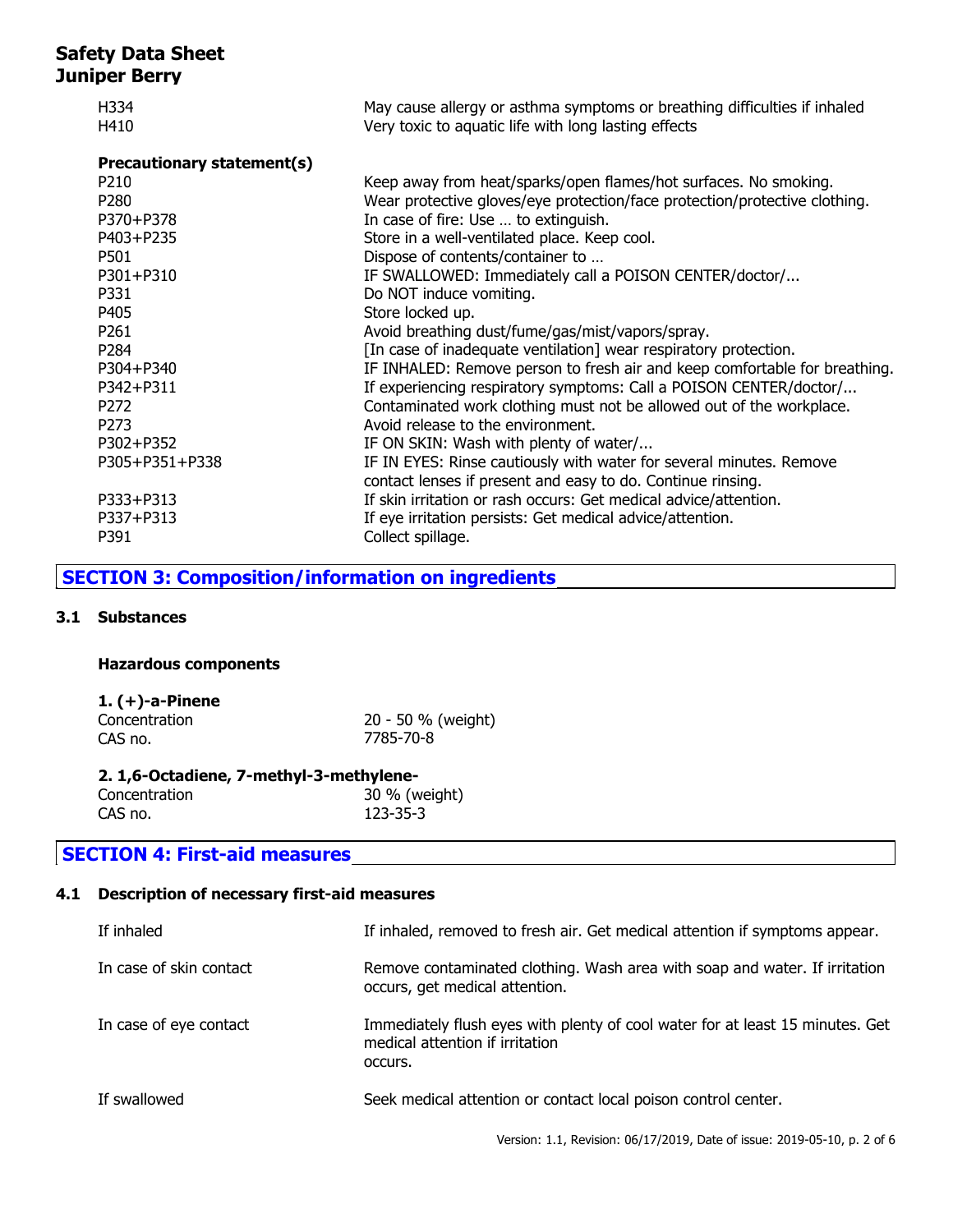## **SECTION 5: Fire-fighting measures**

### **5.1 Suitable extinguishing media**

Foam. Extinguishing powder. Carbon dioxide. Water spray jet. Do not use high pressure water jet.

**5.3 Special protective actions for fire-fighters**

Wear proper protective equipment. Exercise caution when fighting any chemical fire. Use water spray or fog for cooling exposed containers.

## **SECTION 6: Accidental release measures**

**6.1 Personal precautions, protective equipment and emergency procedures** Wear appropriate personal protective equipment. Evacuate personnel. Remove all sources of ignition. Avoid inhaling fumes.

#### **6.2 Environmental precautions**

Prevent entry to sewers and public waters. Notify authorities if product enters sewers or public waters.

**6.3 Methods and materials for containment and cleaning up**

Clean up any spills as soon as possible, using an absorbent material to collect it. Use suitable disposal containers.

## **SECTION 7: Handling and storage**

### **7.1 Precautions for safe handling**

Ensure that work areas are adequately ventilated. Keep away from sources of ignition - No smoking.

**7.2 Conditions for safe storage, including any incompatibilities** Normal storage conditions without specific inconsistencies. Store in dry places between 20 °C and 35 °C. Recommended storage is in a glass container. Incompatible with an iron container.

## **SECTION 8: Exposure controls/personal protection**

**8.3 Individual protection measures, such as personal protective equipment (PPE)**



**Eye/face protection** Use tightly sealed goggles.

#### **Skin protection**

If skin contact or contamination of clothing is likely, protective clothing should be worn. Use protective gloves

#### **Respiratory protection**

In case of insufficient ventilation, wear suitable respiratory equipment.

## **SECTION 9: Physical and chemical properties**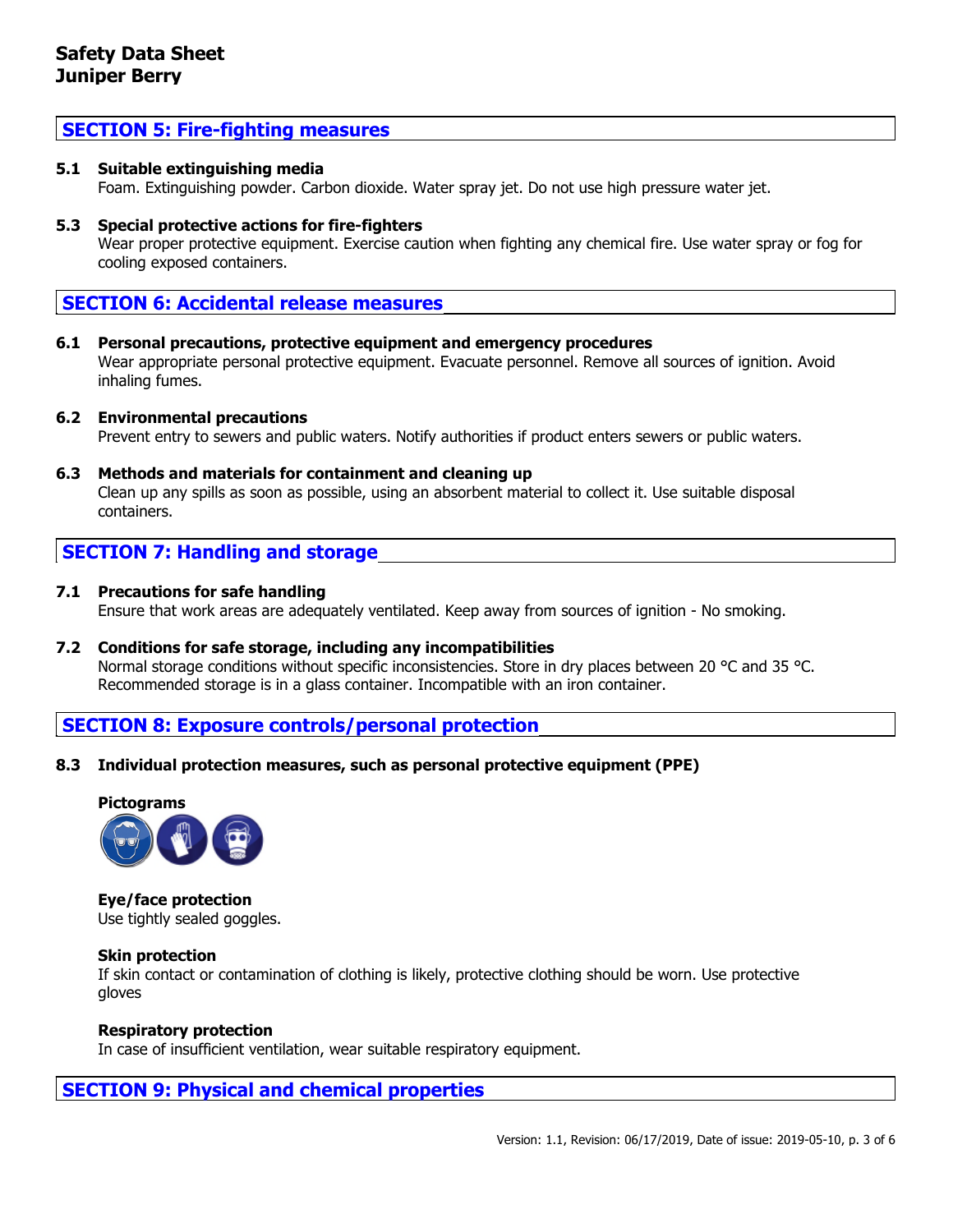## **Information on basic physical and chemical properties**

| Appearance/form (physical state, color, etc.)<br>Odor | Yellow to yellowish clear liquid<br>Typical balsamic odor |
|-------------------------------------------------------|-----------------------------------------------------------|
| Odor threshold                                        |                                                           |
| рH                                                    |                                                           |
| Melting point/freezing point                          |                                                           |
| Initial boiling point and boiling range               |                                                           |
| Flash point                                           | 38 °C                                                     |
| Evaporation rate                                      |                                                           |
| Flammability (solid, gas)                             |                                                           |
| Upper/lower flammability limits                       |                                                           |
| Vapor pressure                                        |                                                           |
| Vapor density                                         |                                                           |
| Relative density                                      | 0.865 to 0.879 @ 20 $^{\circ}$ C                          |
| Solubility(ies)                                       | Insoluble in water.                                       |
| Partition coefficient: n-octanol/water                |                                                           |
| Auto-ignition temperature                             |                                                           |
| Decomposition temperature                             |                                                           |
| Viscosity                                             |                                                           |
| Explosive properties                                  |                                                           |
| Oxidizing properties                                  |                                                           |

# **SECTION 10: Stability and reactivity**

## **10.1 Reactivity**

It presents no significant reactivity hazards, by itself or in contact with water.

#### **10.2 Chemical stability**

Stable under normal conditions of use and storage.

#### **10.3 Possibility of hazardous reactions**

There is no unforeseen hazardous under normal conditions of use and storage.

#### **10.4 Conditions to avoid**

Avoid sparks, flame and other heat sources.

# **10.5 Incompatible materials**

Strong oxidizing agents.

## **10.6 Hazardous decomposition products**

Carbon Oxides.

## **SECTION 11: Toxicological information**

#### **Information on toxicological effects**

# **Acute toxicity**

Not available.

#### **Skin corrosion/irritation**

Adverse skin effects should be prevented by normal care and personal hygiene.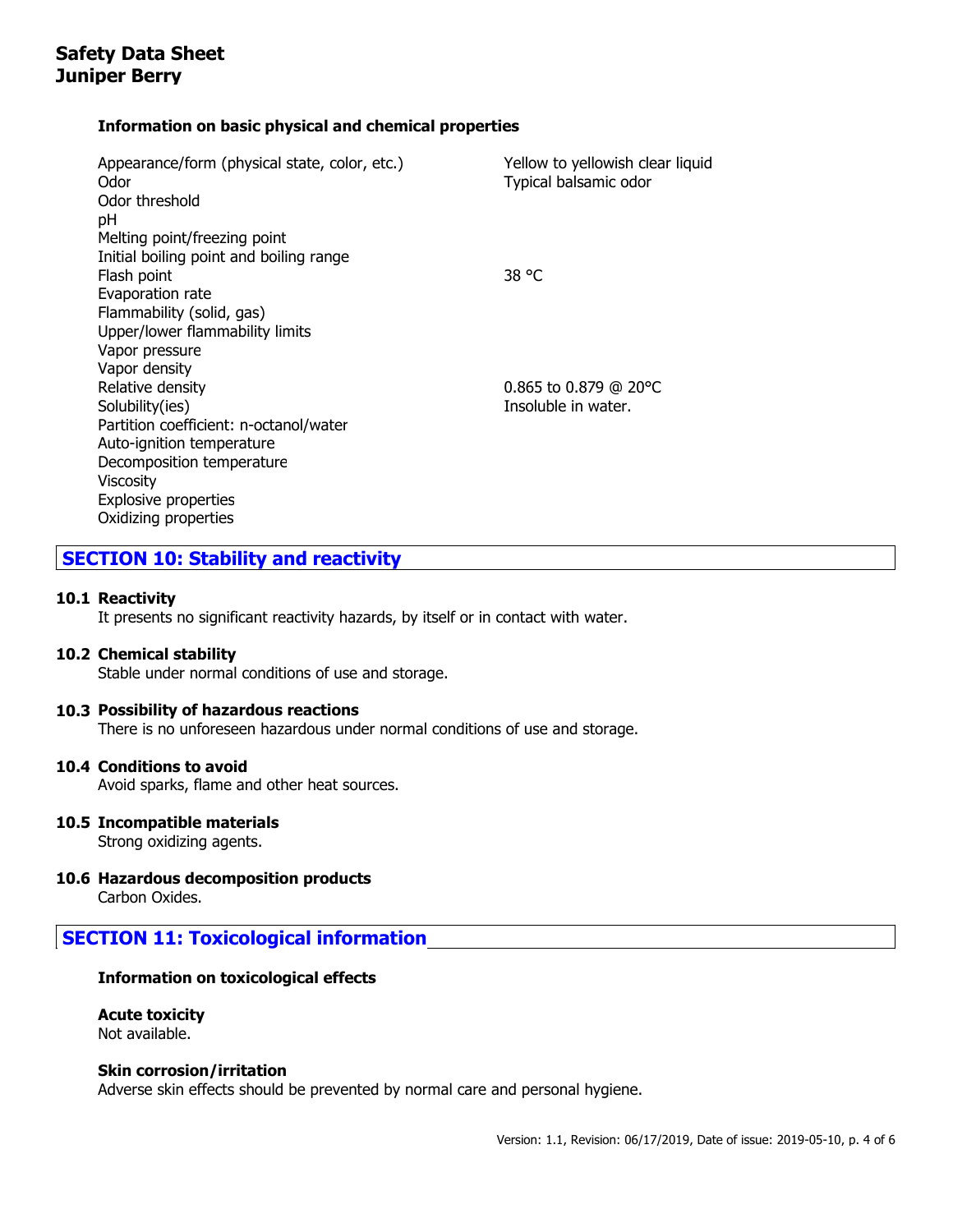### **Serious eye damage/irritation**

Possible irritation should be prevented by wearing safety glasses.

#### **Respiratory or skin sensitization**

Vapor may cause respiratory tract irritation. May affect behavior, respiratory system (dyspnea), and urinary system.

#### **Aspiration hazard**

Risk of lung edema

# **SECTION 12: Ecological information**

#### **Toxicity**

Very toxic to aquatic organisms; may cause long-term adverse effects in the aquatic environment.

### **Persistence and degradability**

Not available.

**Bioaccumulative potential**

Not available.

## **SECTION 13: Disposal considerations**

#### **Disposal of the product**

Dispose of product in accordance with local, state or provincial and federal regulations. Check with local municipal authority to ensure compliance.

## **SECTION 14: Transport information**

**DOT (US)** Not regulated.

**IMDG** Not regulated.

**IATA** Not regulated.

## **SECTION 15: Regulatory information**

#### **15.1 Safety, health and environmental regulations specific for the product in question**

#### **California Prop. 65 components** Chemical name: 1,6-Octadiene, 7-methyl-3-methylene-CAS number: 123-35-3 03/27/2015 - Cancer

#### **15.2 Chemical Safety Assessment**

Please refer to section 2.

## **SECTION 16: Other information**